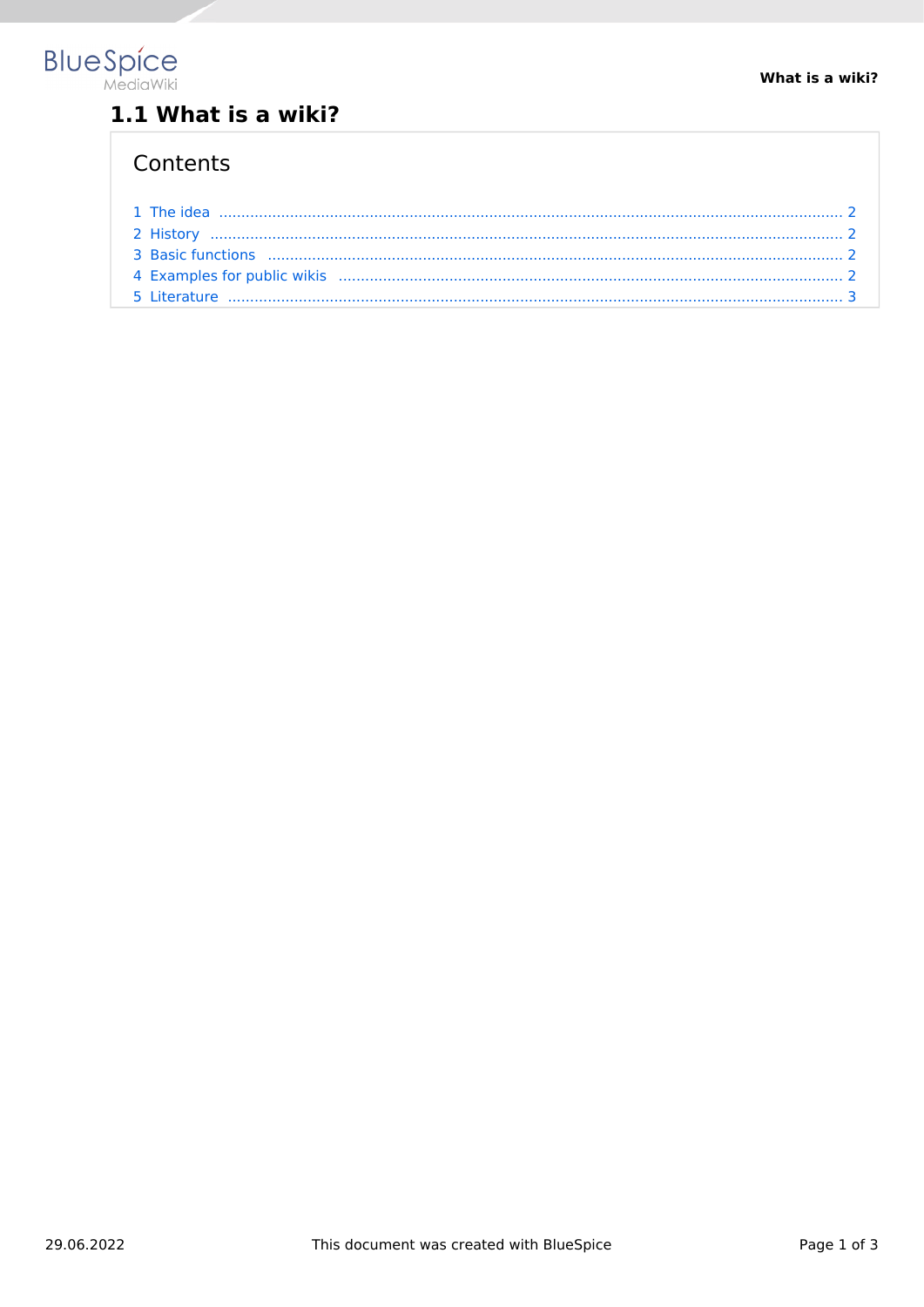# <span id="page-1-0"></span>**BlueSpice**

### The idea

A wiki is a web-based tool that allows people to easily add, modify, or delete the content of a web page simply by using a web browser. *Wikiwiki* is Hawaiian and means *quick*. It describes the idea of creating and sharing content easily and, obviously, very quickly. In public wikis such as Wikipedia, visitors don't even need a user account to make changes to a page that other people have created or edited before. Have you ever updated a Wikepedia page yourself? You should definitely try!

Wikis use specialized wiki software and are often created in a very collaborative environment. The content is typically nonlinear. In order to find relevant information, a powerful search function becomes very



Wikiwiki Shuttle in Hawaii

important. There are, however, many ways to organize a wiki so that users can navigate to content without relying only on the search function of their wiki.

#### <span id="page-1-1"></span>**History**

The first wiki (named *WikiWikiWeb*) was invented by Ward Cunningham in 1995.

Cunningham became impatient with existing text processing programs and was looking for a new documentation system that was adapted to fit the needs of programmers. He wanted to develop a simple software that would allow programmers to work collaboratively on source code and to publish it immediately. Also, the new program should document all editing steps automatically to track all changes that have been made. In the end, the first wiki was put online and is still working.

Wikis are for good reasons a popular technology to this day and have become very mature and feature-rich. They are a great tool for collaborating on information of any kind.

#### <span id="page-1-2"></span>Basic functions

**Editing:** Every wiki page has a clearly visible editing link or button. This should encourage page visitors to immediately contribute to the content if information is missing or simply wrong.

Companies should be careful when limiting the edit options on a page – they will surely miss out on important knowledge transfer opportunities.

**Linking:** To make it easy for users to find related information, it is very easy to insert links anywhere in the wiki, even to a page that does not yet exist!

**History:** With the history function, it is possible to trace every change that anyone has ever made to a page. Losing versions of important content is a thing of the past.

**Recent changes:** All recent changes in the entire wiki are clearly visible. Nobody wastes any time looking for the most important and most up-to-date information.

#### <span id="page-1-3"></span>Examples for public wikis

There are large and small wiki communities that use MediaWiki to collaborate. Some examples of public wikis:

[Wikipedia:](http://www.wikipedia.org) Free online encyclopedia

[FileZilla Wiki:](https://wiki.filezilla-project.org) Help site of the popular FTP software